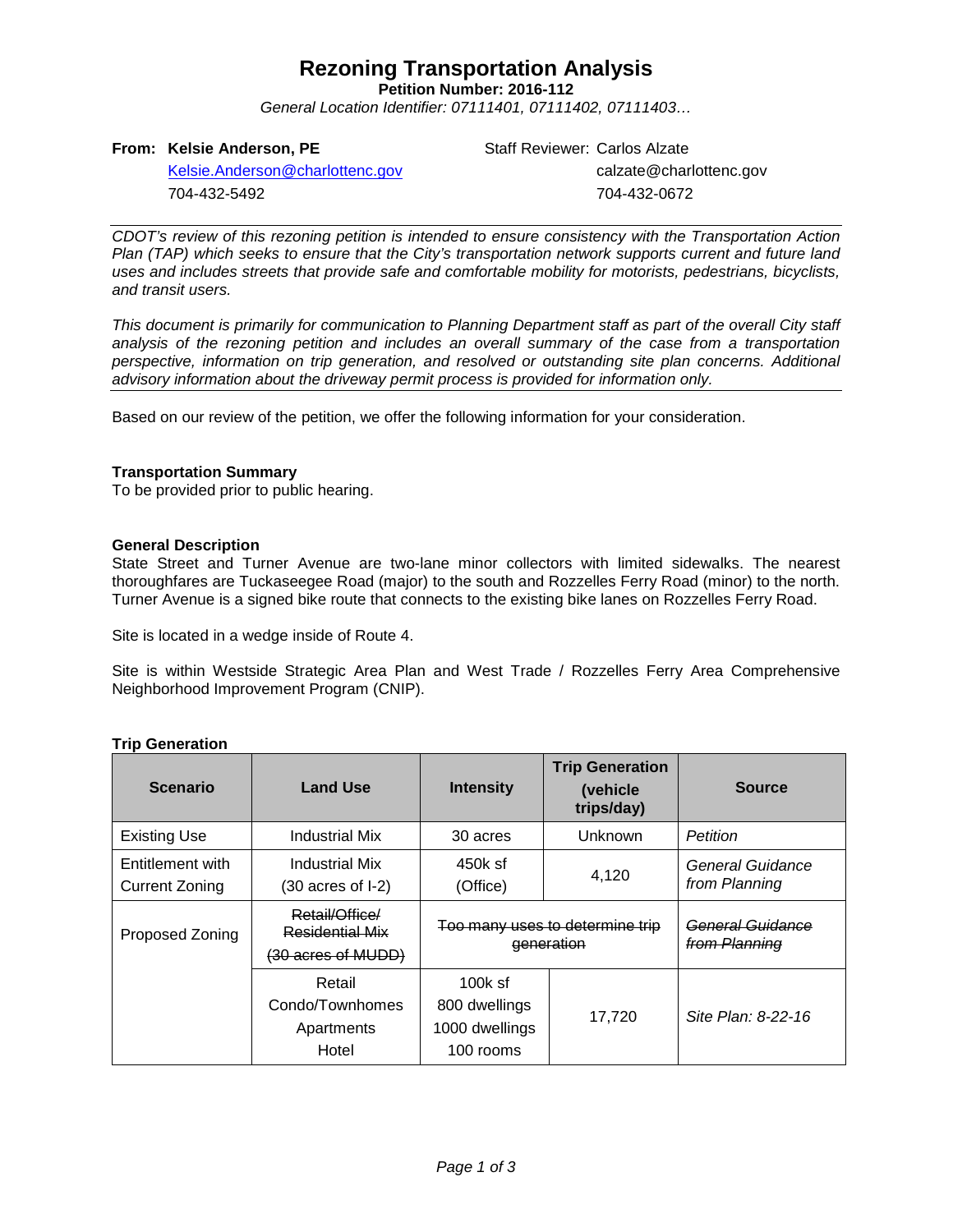## **Rezoning Transportation Analysis**

**Petition Number: 2016-112**

*General Location Identifier: 07111401, 07111402, 07111403…*

### **Curbline**

The proposed zoning district has a setback measured from an existing or proposed future curbline. The location of the future curbline will be determined prior to public hearing.

### **Resolved Issues**

N/A

#### **Outstanding Issues**

- 1. Based on the proposed land uses, a traffic impact study (TIS) is required. Contact CDOT staff reviewer for scoping. In particular, CDOT will be looking to define
	- a. Right of way reservation and/or implementation of envisioned streetscape and parallel greenway projects
	- b. Impact of and mitigation for additional vehicle trips generated by this site that may disturb the shared-use/multimodal character of the surrounding local streets (e.g. Turner Avenue, a signed bicycle route) thereby removing existing bicycle connectivity.
	- c. Turn lane and pedestrian crossing improvements at study intersections that lead directly to the site. It is anticipated that the current configuration of Turner Avenue at Rozzelles Ferry Road and at State Street are likely not adequate to support the development intensity of the proposed district.
- 2. The petitioner should revise the site plan to add "upon CDOT approval" to the end of transportation note (b) 3.
- 3. CDOT does not agree with a blanket deviation from MUDD-O streetscape provisions for existing structures (MUDD-O optional provisions note (a)) but can commit to considered case-by-case requests during the permitting phase. Without specific commitment to MUDD streetscape requirements along existing streets, reuse of existing buildings can preclude identified and committed streetscape projects.
- 4. The petitioner should revise the site plan to show the extension of Chamberlain Av to Stewart Av.
- 5. The petitioner should revise the site plan to show the extension of Stewart Av to Chamberlain Av.
- 6. The petitioner should revise the site plan to reserve right of way and incorporate cross section features as appropriate for West Trade / Rozzelles Ferry Area Comprehensive Neighborhood Improvement Program (CNIP) identified projects adjacent to or within the site.

#### **Advisory Information**

The following are requirements of the developer that must be satisfied prior to driveway permit approval. We recommend that the petitioner reflect these on the rezoning plan as-appropriate.

- 1. According to the City of Charlotte's Driveway Regulations, CDOT has the authority to regulate/approve all private street/driveway and public street connections to the right-of-way of a street under the regulatory jurisdiction of the City of Charlotte.
- 2. Adequate sight triangles must be reserved at the existing/proposed street entrance(s). Two 35' x 35' sight triangles (and two 10' x 70' sight triangles on North Carolina Department of Transportation on NCDOT maintained streets) are required for the entrance(s) to meet requirements. All proposed trees, berms, walls, fences, and/or identification signs must not interfere with sight distance at the entrance(s). Such items should be identified on the site plan.